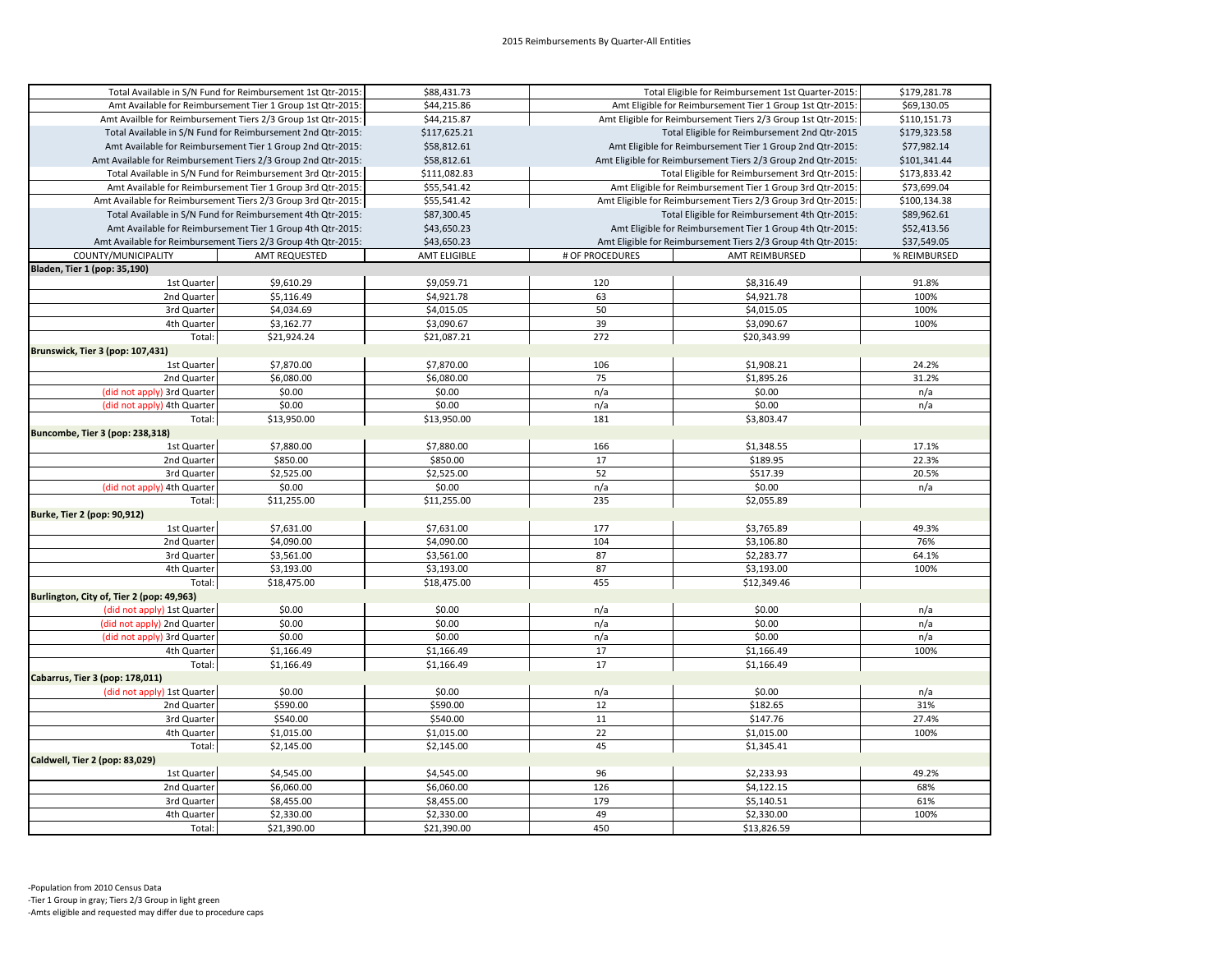| COUNTY/MUNICIPALITY                  | AMT REQUESTED | <b>AMT ELIGIBLE</b> | # OF PROCEDURES         | AMT REIMBURSED | % REIMBURSED   |
|--------------------------------------|---------------|---------------------|-------------------------|----------------|----------------|
| Carteret, Tier 3 (pop: 66469)        |               |                     |                         |                |                |
| (did not apply) 1st Quarter          | \$0.00        | \$0.00              | n/a                     | \$0.00         | n/a            |
| (did not apply) 2nd Quarter          | \$0.00        | \$0.00              | n/a                     | \$0.00         | n/a            |
| 3rd Quarter                          | \$2,775.00    | \$2,569.62          | 37                      | \$1,329.59     | 51.7%          |
| (did not apply) 4th Quarter          | \$0.00        | \$0.00              | n/a                     | \$0.00         | n/a            |
| Total:                               | \$2,775.00    | \$2,569.62          | 37                      | \$1,329.59     |                |
| Cary, Town of, Tier 3 (pop: 135,260) |               |                     |                         |                |                |
| 1st Quarter                          | \$735.45      | \$735.45            | 9                       | \$128.48       | 17.5%          |
| 2nd Quarter                          | \$106.49      | \$85.22             | $\,$ 1 $\,$             | \$20.14        | 23.6%          |
| 3rd Quarter                          | \$403.59      | \$403.59            | $\,$ 6 $\,$             | \$104.68       | 25.9%          |
| 4th Quarter                          | \$845.53      | \$845.53            | 11                      | \$845.53       | 100%           |
| Total:                               | \$2,091.06    | \$2,069.79          | 27                      | \$1,098.83     |                |
| Caswell, Tier 1 (pop: 23,719)        |               |                     |                         |                |                |
| 1st Quarter                          | \$1,757.08    | \$1,757.08          | 25                      | \$1,757.08     | 100%           |
| 2nd Quarter                          | \$3,305.47    | \$3,305.47          | 48                      | \$3,305.47     | 100%           |
| 3rd Quarter                          | \$3,360.11    | \$3,360.11          | 55                      | \$3,360.11     | 100%           |
| 4th Quarter                          | \$1,124.98    | \$1,124.98          | 17                      | \$1,124.98     | 100%           |
| Total:                               | \$9,547.64    | \$9,547.64          | 145                     | \$9,547.64     |                |
| Chatham, Tier 3 (pop: 63,505)        |               |                     |                         |                |                |
|                                      | \$3,240.00    | \$3,240.00          | 40                      | \$1,220.07     |                |
| 1st Quarter                          |               |                     | 52                      | \$2,220.64     | 37.7%<br>52.3% |
| 2nd Quarter                          | \$4,245.00    | \$4,245.00          |                         |                |                |
| 3rd Quarter                          | \$2,865.00    | \$2,865.00          | 37                      | \$1,391.20     | 48.6%          |
| 4th Quarter                          | \$3,910.00    | \$3,910.00          | 50                      | \$3,910.00     | 100%           |
| Total:                               | \$14,260.00   | \$14,260.00         | 179                     | \$8,741.91     |                |
| Chowan, Tier 1 (pop: 14,793)         |               |                     |                         |                |                |
| 1st Quarter                          | \$1,480.00    | \$1,344.31          | 21                      | \$1,344.31     | 100%           |
| 2nd Quarter                          | \$3,710.00    | \$3,348.21          | 45                      | \$3,348.21     | 100%           |
| 3rd Quarter                          | \$1,800.00    | \$1,660.18          | 28                      | \$1,660.18     | 100%           |
| (did not apply) 4th Quarter          | \$0.00        | \$0.00              | n/a                     | \$0.00         | n/a            |
| Total:                               | \$6,990.00    | \$6,352.70          | 94                      | \$6,352.70     |                |
| Craven, Tier 2 (pop: 103,505)        |               |                     |                         |                |                |
| 1st Quarter                          | \$1,145.00    | \$1,004.75          | 10                      | \$188.05       | 18.7%          |
| 2nd Quarter                          | \$360.00      | \$313.60            | $\overline{\mathbf{3}}$ | \$80.90        | 25.8%          |
| (did not apply) 3rd Quarter          | \$0.00        | \$0.00              | n/a                     | \$0.00         | n/a            |
| (did not apply) 4th Quarter          | \$0.00        | \$0.00              | n/a                     | \$0.00         | n/a            |
| Total:                               | \$1,505.00    | \$1,318.35          | 13                      | \$268.95       |                |
| Cumberland, Tier 2 (pop: 319,431)    |               |                     |                         |                |                |
| 1st Quarter                          | \$7,794.54    | \$7,789.63          | 125                     | \$756.83       | 9.7%           |
| 2nd Quarter                          | \$7,494.20    | \$7,370.18          | 115                     | \$975.07       | 13.2%          |
| 3rd Quarter                          | \$6,356.48    | \$6,342.32          | 102                     | \$763.11       | 12%            |
| (did not apply) 4th Quarter          | \$0.00        | \$0.00              | n/a                     | \$0.00         | n/a            |
| Total:                               | \$21,645.22   | \$21,502.13         | 342                     | \$2,495.01     |                |
| Dare, Tier 2 (pop: 33,920)           |               |                     |                         |                |                |
| (did not apply) 1st Quarter          | \$0.00        | \$0.00              | n/a                     | \$0.00         | n/a            |
| (did not apply) 2nd Quarter          | \$0.00        | \$0.00              | n/a                     | \$0.00         | n/a            |
| 3rd Quarter                          | \$3,259.00    | \$3,259.00          | 55                      | \$3,259.00     | 100%           |
| 4th Quarter                          | \$2,535.00    | \$2,535.00          | 49                      | \$2,535.00     | 100%           |
| Total:                               | \$5,794.00    | \$5,794.00          | 104                     | \$5,794.00     |                |
| Davidson, Tier 2 (pop: 162,878)      |               |                     |                         |                |                |
| 1st Quarter                          | \$3,386.00    | \$3,386.00          | 59                      | \$701.75       | 20.7%          |
| 2nd Quarter                          | \$3,256.00    | \$3,256.00          | 60                      | \$1,001.45     | 30.8%          |
| 3rd Quarter                          | \$3,201.50    | \$3,201.50          | 56                      | \$818.92       | 25.6%          |
| 4th Quarter                          | \$3,923.00    | \$3,923.00          | 72                      | \$3,923.00     | 100%           |
|                                      |               |                     | 247                     | \$6,445.12     |                |
| Total:                               | \$13,766.50   | \$13,766.50         |                         |                |                |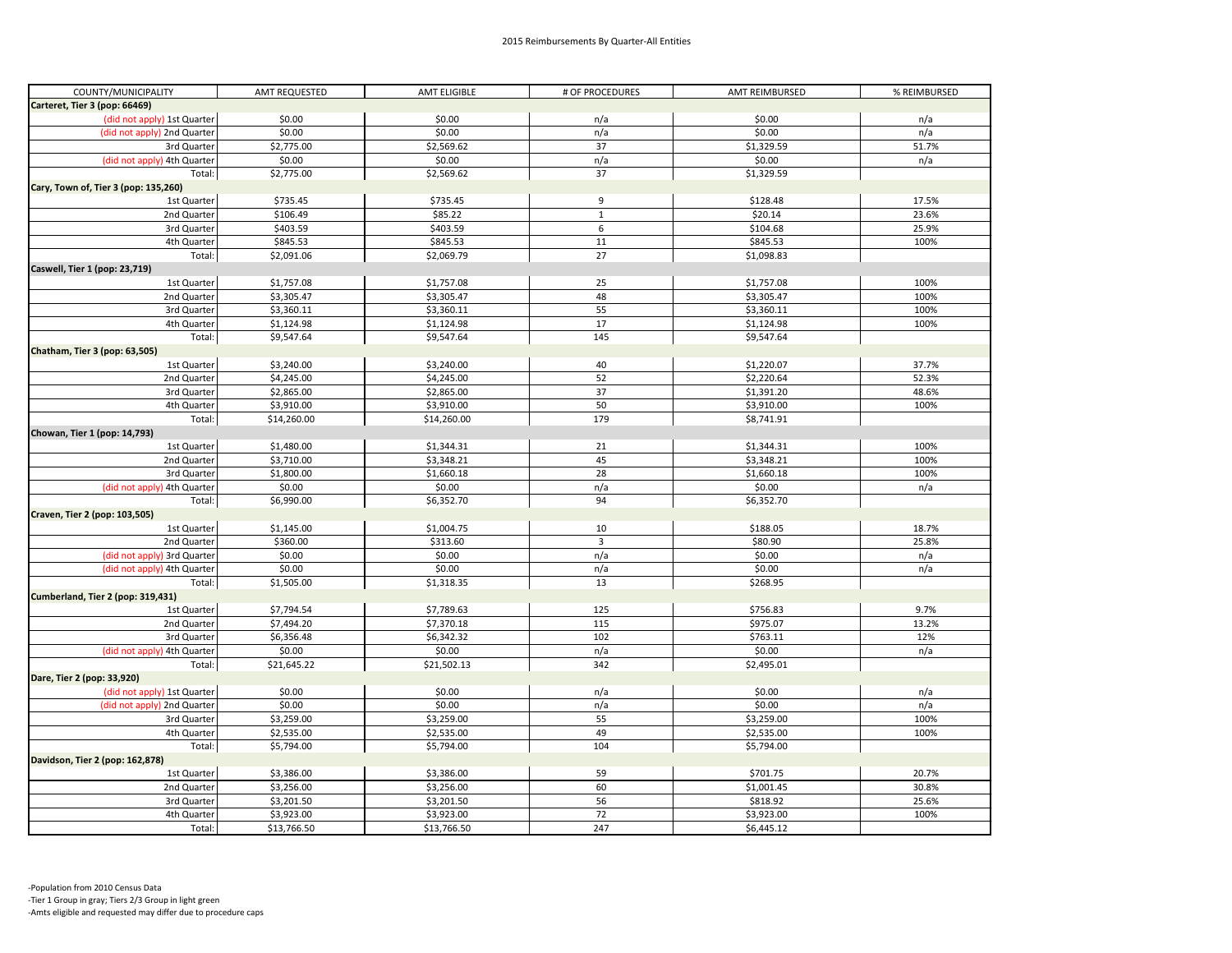| COUNTY/MUNICIPALITY              | AMT REQUESTED | AMT ELIGIBLE         | # OF PROCEDURES | AMT REIMBURSED     | % REIMBURSED |
|----------------------------------|---------------|----------------------|-----------------|--------------------|--------------|
| Davie, Tier 2 (pop 41,240)       |               |                      |                 |                    |              |
| 1st Quarter                      | \$2,349.00    | \$2,349.00           | 47              | \$2,206.28         | 93.9%        |
| 2nd Quarter                      | \$1,787.00    | \$1,787.00           | 36              | \$1,787.00         | 100%         |
| 3rd Quarter                      | \$2,071.00    | \$2,071.00           | 38              | \$2,071.00         | 100%         |
| 4th Quarter                      | \$1,686.00    | \$1,686.00           | 33              | \$1,686.00         | 100%         |
| Total:                           | \$7,893.00    | \$7,893.00           | 154             | \$7,750.28         |              |
| Durham, Tier 3 (pop: 267,587)    |               |                      |                 |                    |              |
| 1st Quarter                      | \$4,655.41    | \$4,655.41           | 66              | \$477.07           | 10.2%        |
| 2nd Quarter                      | \$5,696.75    | \$5,685.34           | 72              | \$730.95           | 12.9%        |
| 3rd Quarter                      | \$3,012.94    | \$3,012.94           | 39              | \$350.63           | 11.6%        |
| (did not apply) 4th Quarter      | \$0.00        | \$0.00               | n/a             | \$0.00             | n/a          |
| Total:                           | \$13,365.10   | \$13,353.69          | 177             | \$1,558.65         |              |
| Granville, Tier 2 (pop: 59,916)  |               |                      |                 |                    |              |
| 1st Quarter                      | \$1,555.00    | \$1,555.00           | 19              | \$614.60           | 39.5%        |
| 2nd Quarter                      | \$2,730.00    | \$2,730.00           | 33              | \$1,495.93         | 54.8%        |
| 3rd Quarter                      | \$3,805.00    | \$3,794.47           | 48              | \$1,908.58         | 50.3%        |
| (did not apply) 4th Quarter      | \$0.00        | \$0.00               | n/a             | \$0.00             | n/a          |
| Total:                           | \$8,090.00    | \$8,079.47           | 100             | \$4,019.11         |              |
| Guilford, Tier 3 (pop: 488,406)  |               |                      |                 |                    |              |
| 1st Quarter                      | \$5,014.00    | \$5,011.62           | 122             | \$481.70           | 9.6%         |
| 2nd Quarter                      | \$5,273.00    | \$5,273.00           | 125             | \$696.91           | 13.2%        |
|                                  | \$4,459.00    |                      | 107             |                    | 11.7%        |
| 3rd Quarter                      | \$0.00        | \$4,456.59<br>\$0.00 |                 | \$523.17<br>\$0.00 | n/a          |
| (did not apply) 4th Quarter      | \$14,746.00   | \$14,741.21          | n/a<br>354      | \$1,701.78         |              |
| Total:                           |               |                      |                 |                    |              |
| Harnett, Tier 2 (pop: 114,678)   |               |                      |                 |                    |              |
| 1st Quarter                      | \$1,956.00    | \$1,956.00           | 53              | \$894.43           | 45.7%        |
| 2nd Quarter                      | \$1,863.11    | \$1,863.11           | 49              | \$1,157.72         | 62.1%        |
| 3rd Quarter                      | \$2,824.84    | \$2,824.84           | 61              | \$1,268.22         | 44.9%        |
| (did not apply) 4th Quarter      | \$0.00        | \$0.00               | n/a             | \$0.00             | n/a          |
| Total:                           | \$6,643.95    | \$6,643.95           | 163             | \$3,320.37         |              |
| Haywood, Tier 3 (pop: 59,036)    |               |                      |                 |                    |              |
| 1st Quarter                      | \$12,100.00   | \$12,100.00          | 254             | \$8,320.75         | 68.8%        |
| 2nd Quarter                      | \$12,465.00   | \$12,465.00          | 258             | \$11,859.83        | 95.1%        |
| 3rd Quarter                      | \$13,815.00   | \$13,815.00          | 290             | \$11,715.06        | 84.8%        |
| 4th Quarter                      | \$4,970.00    | \$4,970.00           | 106             | \$4,970.00         | 100.0%       |
| Total:                           | \$43,350.00   | \$43,350.00          | 908             | \$36,865.64        |              |
| Henderson, Tier 3 (pop: 106,740) |               |                      |                 |                    |              |
| 1st Quarter                      | \$2,990.00    | \$2,990.00           | 61              | \$1,105.42         | 37%          |
| 2nd Quarter                      | \$2,995.00    | \$2,995.00           | 62              | \$1,577.19         | 52.7%        |
| 3rd Quarter                      | \$3,095.00    | \$3,095.00           | 67              | \$1,496.11         | 48.3%        |
| (did not apply) 4th Quarter      | \$0.00        | \$0.00               | n/a             | \$0.00             | n/a          |
| Total:                           | \$9,080.00    | \$9,080.00           | 190             | \$4,178.72         |              |
| Iredell, Tier 3 (pop: 159,437)   |               |                      |                 |                    |              |
| 1st Quarter                      | \$4,275.00    | \$4,275.00           | 155             | \$1,880.63         | 44%          |
| (did not apply) 2nd Quarter      | \$0.00        | \$0.00               | n/a             | \$0.00             | n/a          |
| 3rd Quarter                      | \$2,980.00    | \$2,980.00           | 108             | \$1,613.07         | 54.1%        |
| (did not apply) 4th Quarter      | \$0.00        | \$0.00               | n/a             | \$0.00             | n/a          |
| Total:                           | \$7,255.00    | \$7,255.00           | 263             | \$3,493.70         |              |
| Madison, Tier 2 (pop: 20,764)    |               |                      |                 |                    |              |
| 1st Quarter                      | \$1,135.00    | \$1,135.00           | 30              | \$1,135.00         | 100%         |
| 2nd Quarter                      | \$2,245.00    | \$2,245.00           | 63              | \$2,245.00         | 100%         |
| 3rd Quarter                      | \$1,930.00    | \$1,930.00           | 57              | \$1,930.00         | 100%         |
|                                  |               |                      |                 |                    |              |
| (did not apply) 4th Quarter      | \$0.00        | \$0.00               | n/a             | \$0.00             | n/a          |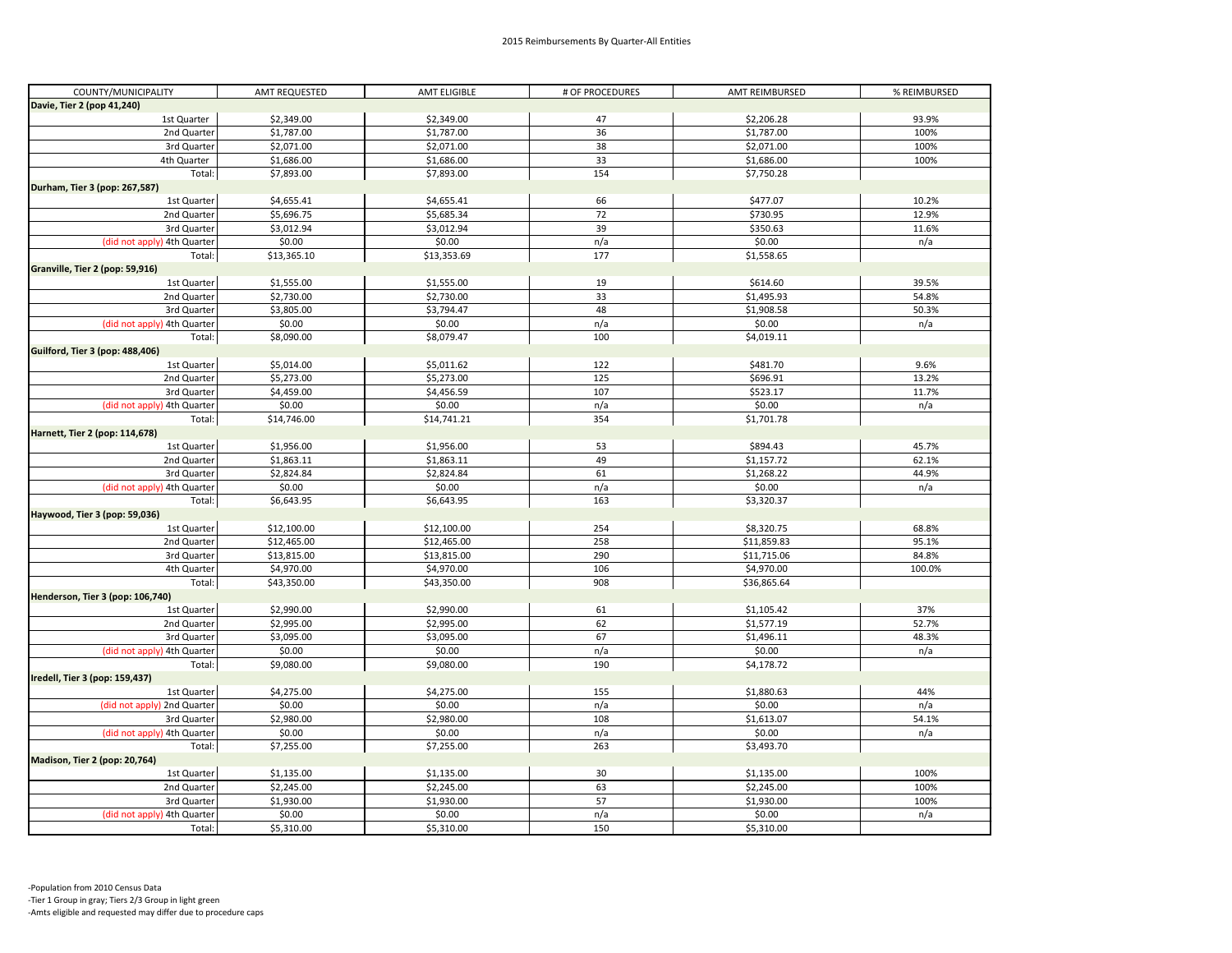| COUNTY/MUNICIPALITY              | AMT REQUESTED | AMT ELIGIBLE | # OF PROCEDURES | AMT REIMBURSED | % REIMBURSED |
|----------------------------------|---------------|--------------|-----------------|----------------|--------------|
| Martin, Tier 1 (pop: 24,505)     |               |              |                 |                |              |
| 1st Quarter                      | \$1,925.00    | \$1,884.65   | 21              | \$1,884.65     | 100%         |
| 2nd Quarter                      | \$5,919.07    | \$5,919.07   | 72              | \$5,919.07     | 100%         |
| 3rd Quarter                      | \$5,706.53    | \$5,706.53   | 66              | \$5,706.53     | 100%         |
| 4th Quarter                      | \$5,852.93    | \$5,852.93   | 71              | \$5,852.93     | 100%         |
| Total:                           | \$19,403.53   | \$19,363.18  | 230             | \$19,363.18    |              |
| McDowell, Tier 2 (pop: 44,996)   |               |              |                 |                |              |
| 1st Quarter                      | \$8,403.57    | \$7,295.25   | 76              | \$5,995.26     | 82.2%        |
| 2nd Quarter                      | \$10,004.52   | \$8,655.06   | 89              | \$8,655.06     | 100%         |
| 3rd Quarter                      | \$9,205.22    | \$8,005.54   | 88              | \$8,005.54     | 100%         |
| 4th Quarter                      | \$8,533.49    | \$7,441.96   | 81              | \$7,441.96     | 100%         |
| Total:                           | \$36,146.80   | \$31,397.81  | 334             | \$30,097.82    |              |
| Moore, Tier 3 (pop: 88,247)      |               |              |                 |                |              |
| 1st Quarter                      | \$4,765.00    | \$4,735.62   | 85              | \$1,862.32     | 39.3%        |
| 2nd Quarter                      | \$5,720.00    | \$5,675.08   | 107             | \$3,290.16     | 58%          |
| (did not apply) 3rd Quarter      | \$0.00        | \$0.00       | n/a             | \$0.00         | n/a          |
| 4th Quarter                      | \$245.00      | \$245.00     | $\overline{4}$  | \$245.00       | 100%         |
| Total:                           | \$10,730.00   | \$10,655.70  | 196             | \$5,397.48     |              |
| Orange, Tier 3 (pop: 133,801)    |               |              |                 |                |              |
| 1st Quarter                      | \$8,114.88    | \$7,956.37   | 96              | \$1,385.32     | 17.4%        |
| 2nd Quarter                      | \$6,171.89    | \$6,121.55   | 75              | \$1,523.02     | 24.9%        |
|                                  |               |              |                 |                |              |
| 3rd Quarter                      | \$10,934.53   | \$10,499.73  | 122             | \$2,173.30     | 20.7%        |
| (did not apply) 4th Quarter      | \$0.00        | \$0.00       | n/a             | \$0.00         | n/a          |
| Total:                           | \$25,221.30   | \$24,577.65  | 293             | \$5,081.64     |              |
| Person, Tier 2 (pop: 39,464)     |               |              |                 |                |              |
| 1st Quarter                      | \$3,247.39    | \$3,112.01   | 41              | \$2,009.11     | 64.6%        |
| 2nd Quarter                      | \$4,080.21    | \$4,080.21   | 55              | \$3,783.93     | 92.7%        |
| 3rd Quarter                      | \$3,510.75    | \$3,510.75   | 53              | \$3,201.35     | 91.2%        |
| 4th Quarter                      | \$2,208.07    | \$2,208.07   | 29              | \$2,208.07     | 100%         |
| Total:                           | \$13,046.42   | \$12,911.04  | 178             | \$11,202.46    |              |
| Randolph, Tier 2 (pop: 147,752)  |               |              |                 |                |              |
| 1st Quarter                      | \$3,724.00    | \$3,724.00   | 74              | \$1,009.15     | 27.1%        |
| 2nd Quarter                      | \$4,009.00    | \$4,002.59   | 80              | \$1,529.97     | 38.2%        |
| 3rd Quarter                      | \$2,435.00    | \$2,435.00   | 53              | \$892.57       | 36.7%        |
| 4th Quarter                      | \$332.00      | \$332.00     | $\overline{7}$  | \$332.00       | 100%         |
| Total:                           | \$10,500.00   | \$10,493.59  | 214             | \$3,763.69     |              |
| Richmond, Tier 1 (pop: 46,639)   |               |              |                 |                |              |
| 1st Quarter                      | \$4,830.00    | \$4,762.73   | 78              | \$4,079.30     | 85.7%        |
| 2nd Quarter                      | \$7,590.00    | \$7,508.35   | 128             | \$7,508.35     | 100%         |
| 3rd Quarter                      | \$6,160.00    | \$6,107.11   | 105             | \$6,107.11     | 100%         |
| 4th Quarter                      | \$4,780.00    | \$4,780.00   | 86              | \$4,780.00     | 100%         |
| Total:                           | \$23,360.00   | \$23,158.19  | 397             | \$22,474.76    |              |
| Robeson, Tier 1 (pop: 134,168)   |               |              |                 |                |              |
| 1st Quarter                      | \$21,955.00   | \$21,943.59  | 272             | \$4,944.61     | 22.5%        |
| 2nd Quarter                      | \$27,100.00   | \$27,062.40  | 325             | \$9,636.55     | 35.6%        |
| 3rd Quarter                      | \$24,115.00   | \$24,100.22  | 290             | \$8,047.09     | 33.4%        |
| 4th Quarter                      | \$23,150.00   | \$23,136.49  | 287             | \$20,474.33    | 88.5%        |
| Total:                           | \$96,320.00   | \$96,242.70  | 1,174           | \$43,102.58    |              |
| Rockingham, Tier 1 (pop: 93,643) |               |              |                 |                |              |
| 1st Quarter                      | \$11,180.00   | \$11,180.00  | 225             | \$5,862.15     | 52.4%        |
| 2nd Quarter                      | \$9,197.00    | \$9,197.00   | 181             | \$7,693.19     | 83.6%        |
| 3rd Quarter                      | \$9,251.00    | \$9,251.00   | 188             | \$7,479.09     | 80.8%        |
| (did not apply) 4th Quarter      | \$0.00        | \$0.00       | n/a             | \$0.00         | n/a          |
|                                  |               |              |                 |                |              |
| Total:                           | \$29,628.00   | \$29,628.00  | 594             | \$21,034.43    |              |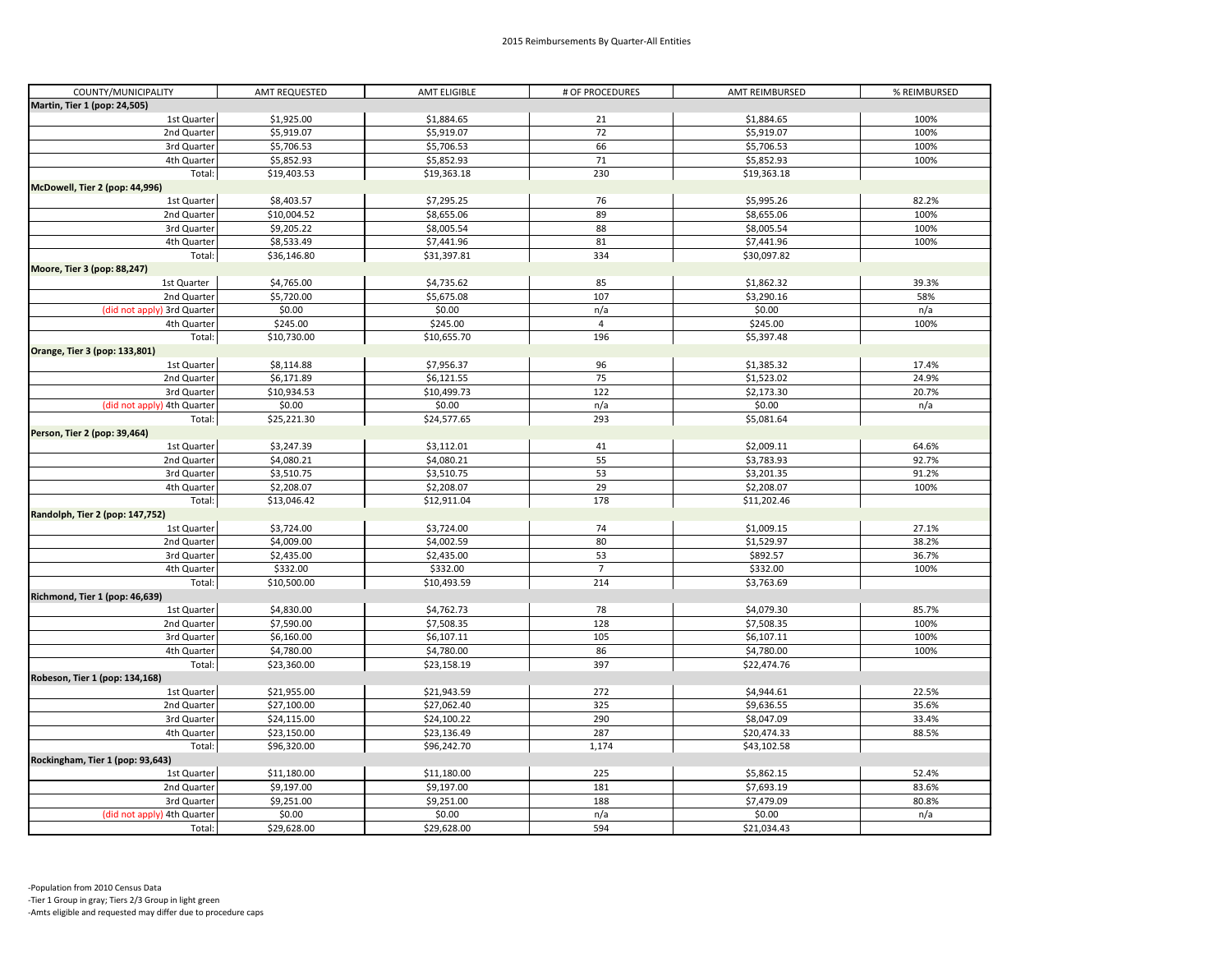| COUNTY/MUNICIPALITY                    | AMT REQUESTED | AMT ELIGIBLE | # OF PROCEDURES | AMT REIMBURSED | % REIMBURSED |
|----------------------------------------|---------------|--------------|-----------------|----------------|--------------|
| Scotland, Tier 1 (pop: 36,157)         |               |              |                 |                |              |
| 1st Quarter                            | \$7,873.86    | \$7,727.48   | 102             | \$6,879.77     | 89%          |
| 2nd Quarter                            | \$6,106.68    | \$6,080.71   | 81              | \$6,080.71     | 100%         |
| 3rd Quarter                            | \$7,534.22    | \$7,534.22   | 100             | \$7,534.22     | 100%         |
| 4th Quarter                            | \$5,744.43    | \$5,744.43   | 74              | \$5,744.43     | 100%         |
| Total:                                 | \$27,259.19   | \$27,086.84  | 357             | \$26,239.13    |              |
| Stokes, Tier 2 (pop: 47,401)           |               |              |                 |                |              |
| 1st Quarter                            | \$970.00      | \$955.62     | 19              | \$775.21       | 81.1%        |
| 2nd Quarter                            | \$1,914.50    | \$1,914.50   | 38              | \$1,914.50     | 100%         |
| 3rd Quarter                            | \$675.00      | \$675.00     | 13              | \$652.64       | 96.7%        |
| 4th Quarter                            | \$893.00      | \$893.00     | 14              | \$893.00       | 100%         |
| Total:                                 | \$4,452.50    | \$4,438.12   | 84              | \$4,235.35     |              |
| Swain, Tier 1 (pop: 13,981)            |               |              |                 |                |              |
| 1st Quarter                            | \$5,974.63    | \$5,434.06   | 57              | \$5,434.06     | 100%         |
| 2nd Quarter                            | \$6,838.11    | \$6,478.05   | 67              | \$6,478.05     | 100%         |
| 3rd Quarter                            | \$6,155.13    | \$6,155.13   | 68              | \$6,155.13     | 100%         |
| 4th Quarter                            | \$5,087.73    | \$5,087.73   | 56              | \$5,087.73     | 100%         |
| Total:                                 | \$24,055.60   | \$23,154.97  | 248             | \$23,154.97    |              |
| Tarboro, Town of, Tier 1 (pop: 11,315) |               |              |                 |                |              |
| 1st Quarter                            | \$771.25      | \$499.44     | 5               | \$499.44       | 100%         |
| 2nd Quarter                            | \$1,012.00    | \$648.61     | $\overline{7}$  | \$648.61       | 100%         |
| 3rd Quarter                            | \$1,002.50    | \$632.49     | $\overline{7}$  | \$632.49       | 100%         |
| 4th Quarter                            | \$258.00      | \$185.84     | $\mathbf 2$     | \$185.84       | 100%         |
| Total:                                 | \$3,043.75    | \$1,966.38   | 21              | \$1,966.38     |              |
| Vance, Tier 1 (pop: 45,422)            |               |              |                 |                |              |
| 1st Quarter                            | \$3,077.00    | \$3,077.00   | 57              | \$3,062.07     | 99.5%        |
| 2nd Quarter                            | \$3,026.00    | \$3,026.00   | 55              | \$3,026.00     | 100%         |
| 3rd Quarter                            | \$4,481.00    | \$4,481.00   | 84              | \$4,481.00     | 100%         |
| 4th Quarter                            | \$2,279.00    | \$2,279.00   | 43              | \$2,279.00     | 100%         |
| Total:                                 | \$12,863.00   | \$12,863.00  | 239             | \$12,848.07    |              |
| Watauga, Tier 3 (pop: 51,079)          |               |              |                 |                |              |
| (did not apply) 1st Quarter            | \$0.00        | \$0.00       | n/a             | \$0.00         | n/a          |
| 2nd Quarter                            | \$420.00      | \$420.00     | 14              | \$420.00       | 100%         |
| (did not apply) 3rd Quarter            | \$0.00        | \$0.00       | n/a             | \$0.00         | n/a          |
| (did not apply) 4th Quarter            | \$0.00        | \$0.00       | n/a             | \$0.00         | n/a          |
| Total:                                 | \$420.00      | \$420.00     | 14              | \$420.00       |              |
| Wilkes, Tier 2 (pop: 69,340)           |               |              |                 |                |              |
| 1st Quarter                            | \$429.00      | \$429.00     | 9               | \$252.25       | 58.8%        |
| 2nd Quarter                            | \$1,039.00    | \$1,039.00   | 23              | \$900.41       | 86.7%        |
| 3rd Quarter                            | \$2,620.00    | \$2,596.49   | 37              | \$1,274.24     | 49.1%        |
| (did not apply) 4th Quarter            | \$0.00        | \$0.00       | n/a             | \$0.00         | n/a          |
| Total:                                 | \$4,088.00    | \$4,064.49   | 69              | \$2,426.90     |              |
| Wilson, Tier 1 (pop: 81,234)           |               |              |                 |                |              |
| 1st Quarter                            | \$460.00      | \$460.00     | 5               | \$151.93       | 33%          |
| 2nd Quarter                            | \$500.00      | \$486.49     | 5               | \$246.62       | 50.7%        |
| 3rd Quarter                            | \$696.00      | \$696.00     | 8               | \$363.42       | 52.2%        |
| 4th Quarter                            | \$1,145.00    | \$1,131.49   | 12              | \$1,131.49     | 100%         |
| Total:                                 | \$2,801.00    | \$2,773.98   | 30              | \$1,893.46     |              |
| Yadkin, Tier 2 (pop: 38,406)           |               |              |                 |                |              |
| 1st Quarter                            | \$1,835.00    | \$1,835.00   | 31              | \$1,559.61     | 85%          |
| 2nd Quarter                            | \$1,450.00    | \$1,450.00   | 28              | \$1,450.00     | 100%         |
| 3rd Quarter                            | \$710.00      | \$710.00     | 13              | \$710.00       | 100%         |
| 4th Quarter                            | \$855.00      | \$855.00     | 19              | \$855.00       | 100%         |
| Total:                                 | \$4,850.00    | \$4,850.00   | 91              | \$4,574.61     |              |
|                                        |               |              |                 |                |              |
|                                        |               |              |                 |                |              |